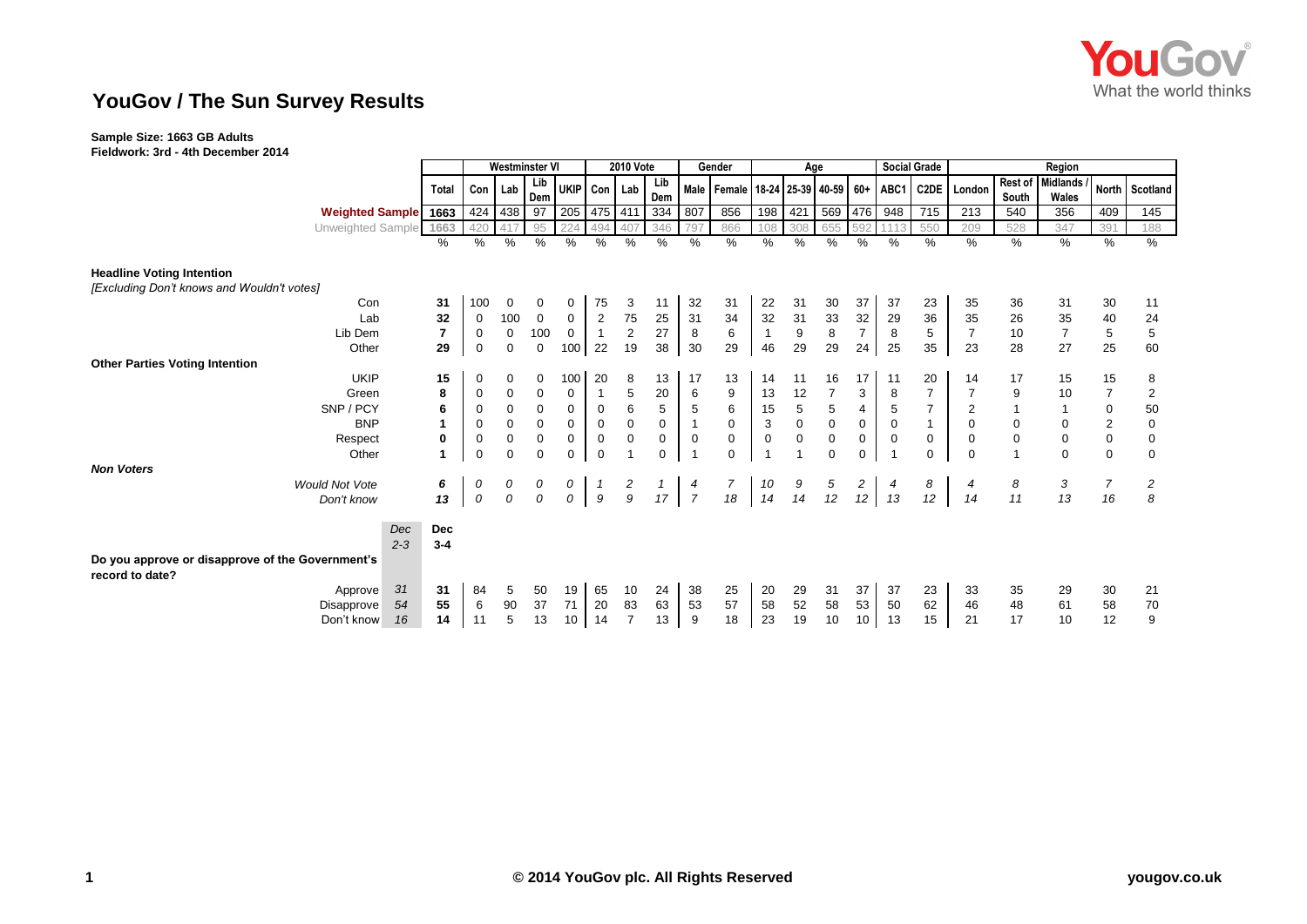

## **Sample Size: 1663 GB Adults Fieldwork: 3rd - 4th December 2014**

|                                                       |                  |         | Westminster V  |                |                | <b>2010 Vote</b> |                |                | Gender |                |               | Age            |                   |                |                | <b>Social Grade</b> |            | Region         |                |                 |                |                         |
|-------------------------------------------------------|------------------|---------|----------------|----------------|----------------|------------------|----------------|----------------|--------|----------------|---------------|----------------|-------------------|----------------|----------------|---------------------|------------|----------------|----------------|-----------------|----------------|-------------------------|
|                                                       |                  | Total   | Con            | Lab            | Lib            | <b>UKIP</b>      | Con Lab        |                | Lib    | Male           | Female        |                | 18-24 25-39 40-59 |                | $60+$          | ABC1                | C2DE       | London         | Rest of        | <b>Midlands</b> | <b>North</b>   | Scotland                |
|                                                       |                  |         |                |                | Dem            |                  |                |                | Dem    |                |               |                |                   |                |                |                     |            |                | South          | Wales           |                |                         |
| <b>Weighted Sample</b>                                |                  | 1663    | 424            | 438            | 97             | 205              | 475            | 411            | 334    | 807            | 856           | 198            | 421               | 569            | 476            | 948                 | 715        | 213            | 540            | 356             | 409            | 145                     |
| Unweighted Sample                                     |                  | 1663    | 420            |                | 95             |                  | 494            | 407            | 346    | 79             | 866           | 108            | 308               | 655            | 592            | 111                 | 550        | 209            | 528            | 347             | 391            | 188                     |
|                                                       |                  | $\%$    | $\%$           | $\frac{0}{0}$  | $\%$           | $\%$             | $\%$           | $\frac{0}{0}$  | $\%$   | $\%$           | $\frac{0}{6}$ | $\%$           | $\%$              | $\%$           | $\%$           | %                   | $\%$       | $\frac{9}{6}$  | %              | $\frac{0}{6}$   | %              | %                       |
|                                                       |                  |         |                |                |                |                  |                |                |        |                |               |                |                   |                |                |                     |            |                |                |                 |                |                         |
|                                                       | Nov              | Dec     |                |                |                |                  |                |                |        |                |               |                |                   |                |                |                     |            |                |                |                 |                |                         |
|                                                       | 19-20            | $3 - 4$ |                |                |                |                  |                |                |        |                |               |                |                   |                |                |                     |            |                |                |                 |                |                         |
| Here are some statements that different people        |                  |         |                |                |                |                  |                |                |        |                |               |                |                   |                |                |                     |            |                |                |                 |                |                         |
| make about different political parties. In each case, |                  |         |                |                |                |                  |                |                |        |                |               |                |                   |                |                |                     |            |                |                |                 |                |                         |
| which party do you think it applies to most - the     |                  |         |                |                |                |                  |                |                |        |                |               |                |                   |                |                |                     |            |                |                |                 |                |                         |
| Conservatives, Labour or the Liberal Democrats?       |                  |         |                |                |                |                  |                |                |        |                |               |                |                   |                |                |                     |            |                |                |                 |                |                         |
|                                                       |                  |         |                |                |                |                  |                |                |        |                |               |                |                   |                |                |                     |            |                |                |                 |                |                         |
| The kind of society it wants is broadly the kind of   |                  |         |                |                |                |                  |                |                |        |                |               |                |                   |                |                |                     |            |                |                |                 |                |                         |
| society I want                                        |                  |         |                |                |                |                  |                |                |        |                |               |                |                   |                |                |                     |            |                |                |                 |                |                         |
| Applies most to the Conservatives                     | 28               | 26      | 79             | 3              | 6              | 22               | 64             | 6              | 11     | 30             | 23            | 18             | 21                | 27             | 33             | 30                  | 21         | 28             | 31             | 24              | 25             | 15                      |
| Applies most to Labour                                | 26               | 26      | $\overline{2}$ | 75             | 4              | 9                | $\overline{4}$ | 65             | 20     | 26             | 25            | 20             | 23                | 29             | 26             | 25                  | 26         | 22             | 23             | 26              | 33             | 20                      |
| Applies most to the Liberal Democrats                 | 10               | 10      | 3              | 6              | 82             | 3                | $\mathbf{1}$   | 5              | 33     | 13             | 8             | 16             | 10                | $10$           | 8              | 12                  | 8          | 11             | 12             | 11              | $\overline{7}$ | 10                      |
| Applies to none of them                               | 23               | 25      | 9              | 10             | $\mathbf{1}$   | 58               | 19             | 18             | 28     | 24             | 26            | 28             | 25                | 25             | 24             | 23                  | 28         | 24             | 22             | 26              | 23             | 44                      |
| Don't know                                            | 12               | 13      | $\overline{7}$ | 5              | $\overline{7}$ | 8                | 11             | $\overline{7}$ | 9      | 8              | 17            | 18             | 20                | 9              | 8              | 10                  | 17         | 15             | 12             | 14              | 12             | 11                      |
| It is led by people of real ability                   |                  |         |                |                |                |                  |                |                |        |                |               |                |                   |                |                |                     |            |                |                |                 |                |                         |
| Applies most to the Conservatives                     | 24               | 24      | 69             | 5              | 17             | 13               | 54             | 8              | 11     | 29             | 19            | 19             | 23                | 22             | 29             | 27                  | 19         | 24             | 27             | 22              | 24             | 18                      |
| Applies most to Labour                                | 12               | 11      | $\mathbf{1}$   | 37             | $\mathbf{1}$   | $\mathbf{1}$     | 0              | 31             | 6      | 12             | 10            | 13             | 9                 | 12             | 11             | 10                  | 13         | 14             | 8              | 13              | 13             | 8                       |
| Applies most to the Liberal Democrats                 | $\overline{4}$   | 4       | $\mathbf 0$    | 2              | 42             | 2                | $\mathbf 0$    | $\sqrt{2}$     | 12     | 5              | 3             | $\mathbf{1}$   | 4                 | 5              | $\overline{2}$ | 4                   | 3          | $\sqrt{2}$     | 5              | 3               | 4              | $\overline{\mathbf{c}}$ |
| Applies to none of them                               | 45               | 46      | 20             | 44             | 29             | 75               | 34             | 48             | 59     | 45             | 47            | 43             | 43                | 49             | 46             | 46                  | 46         | 44             | 43             | 47              | 44             | 61                      |
| Don't know                                            | 15               | 16      | 10             | 12             | 11             | 8                | 12             | 10             | 12     | 9              | 22            | 24             | 21                | 12             | 11             | 13                  | 20         | 16             | 17             | 16              | 14             | 11                      |
| Its leaders are prepared to take tough and            |                  |         |                |                |                |                  |                |                |        |                |               |                |                   |                |                |                     |            |                |                |                 |                |                         |
| unpopular decisions                                   |                  |         |                |                |                |                  |                |                |        |                |               |                |                   |                |                |                     |            |                |                |                 |                |                         |
| Applies most to the Conservatives                     | 47               | 45      | 86             | 29             | 32             | 34               | 72             | 32             | 39     | 47             | 43            | 32             | 41                | 44             | 54             | 49                  | 40         | 48             | 43             | 48              | 42             | 43                      |
| Applies most to Labour                                | 10               | 10      | $\pmb{0}$      | 34             | 5              | $\boldsymbol{0}$ | $\mathbf{1}$   | 30             | 5      | 13             | 8             | 12             | 8                 | 11             | 11             | 8                   | 13         | 11             | 8              | 9               | 13             | 12                      |
| Applies most to the Liberal Democrats                 | $\boldsymbol{4}$ | 4       | $\mathbf 0$    | $\overline{2}$ | 37             | $\overline{7}$   | $\mathbf 2$    | $\sqrt{2}$     | 12     | 6              | 3             | $\overline{7}$ | 4                 | $\overline{4}$ | 4              | 5                   | $\sqrt{3}$ | $\overline{2}$ | $\overline{6}$ | 3               | 4              | $\sqrt{2}$              |
| Applies to none of them                               | 26               | 26      | 10             | 23             | 14             | 52               | 18             | 26             | 32     | 26             | 27            | 26             | 26                | 30             | 22             | 27                  | 25         | 27             | 26             | 26              | 24             | 33                      |
| Don't know                                            | 13               | 14      | $\overline{4}$ | 12             | 12             | $\overline{7}$   | 8              | 10             | 12     | 9              | 19            | 23             | 21                | 11             | 9              | 11                  | 18         | 12             | 16             | 13              | 16             | 11                      |
| It seems to chop and change all the time: you can     |                  |         |                |                |                |                  |                |                |        |                |               |                |                   |                |                |                     |            |                |                |                 |                |                         |
| never be quite sure what it stands for                |                  |         |                |                |                |                  |                |                |        |                |               |                |                   |                |                |                     |            |                |                |                 |                |                         |
| Applies most to the Conservatives                     | 17               | 19      | 4              | 38             | 15             | 19               | $\overline{7}$ | 39             | 19     | 18             | 20            | 9              | 16                | 21             | 25             | 17                  | 23         | 22             | 16             | 19              | 20             | 25                      |
| Applies most to Labour                                | 31               | 30      | 55             | 9              | 54             | 32               | 47             | 11             | 32     | 35             | 24            | 32             | 25                | 29             | 33             | 32                  | 27         | 24             | 33             | 27              | 28             | 34                      |
| Applies most to the Liberal Democrats                 | 30               | 28      | 28             | 40             | 14             | 22               | 27             | 34             | 28     | 30             | 26            | 30             | $27\,$            | 30             | 25             | 31                  | 24         | 30             | 27             | 29              | 29             | 22                      |
| Applies to none of them                               | $\overline{7}$   | 9       | 5              | 5              | 8              | 19               | $\overline{7}$ | $\overline{7}$ | 9      | $\overline{7}$ | 10            | 8              | 11                | 8              | 8              | 9                   | 9          | 9              | $\overline{7}$ | 11              | 8              | 10                      |
| Don't know                                            | 15               | 15      | 9              | $\overline{7}$ | 9              | 8                | 12             | 9              | 12     | 9              | 20            | 20             | 22                | 12             | 10             | 12                  | 18         | 14             | 17             | 14              | 14             | 10                      |